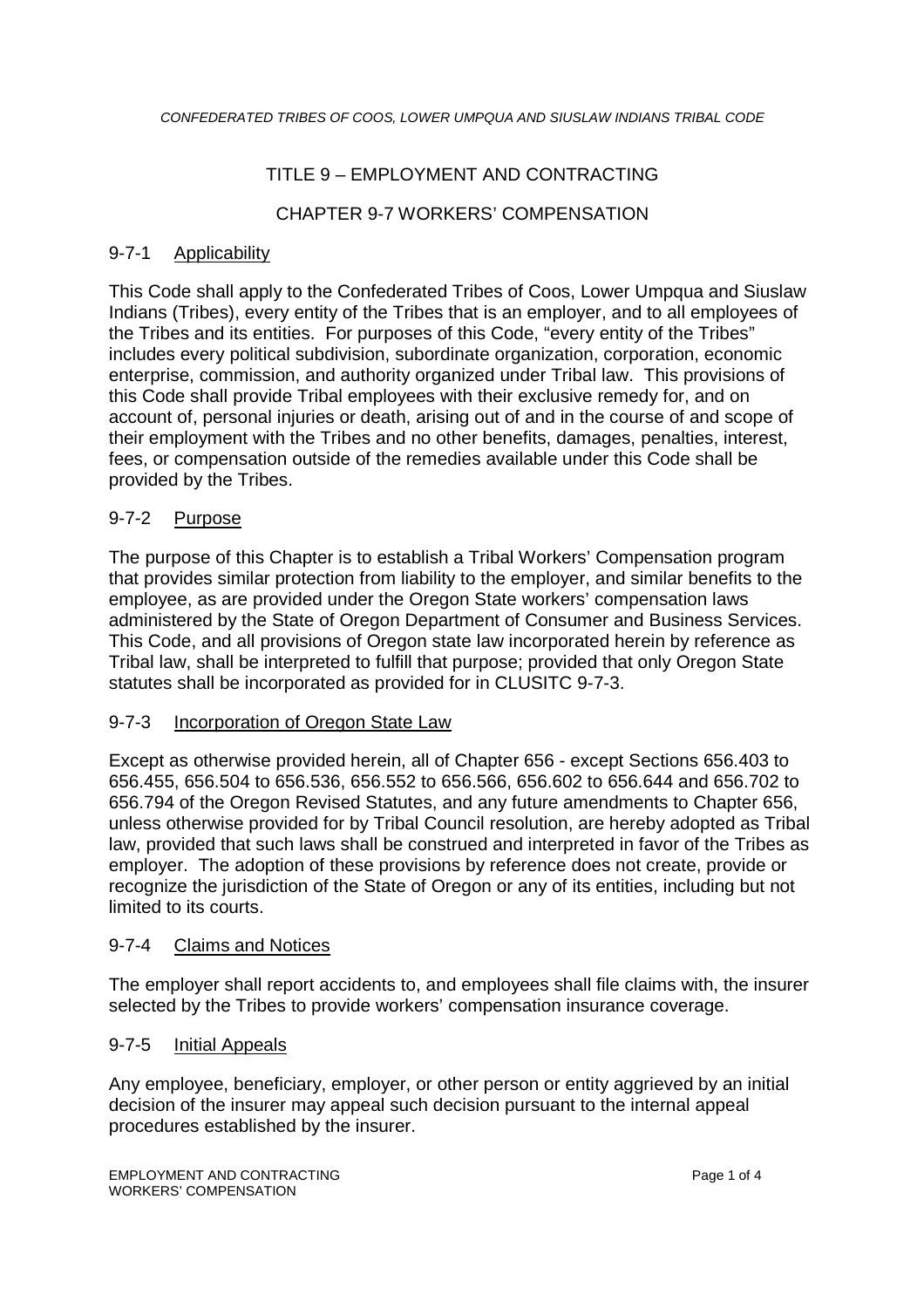## 9-7-6 Hearing Rights and Procedures in Tribal Court

After an initial appeal pursuant to CLUSITC 9-7-5 of this Code has been decided, any employee, beneficiary, employer, or other person or entity aggrieved by the decision of the insurer may, within thirty (30) days of receiving notice of the decision, appeal the decision in Tribal Court. The Tribal Court shall hear the matter de novo (civil and final). The provisions of CLUSITC 1-1 shall apply. The Tribal Court may grant only such relief as could be granted by the Oregon Workers' Compensation Board provided that statutes shall be construed and interpreted in favor of the employer. A decision of the Tribal Court may be appealed to the Tribal Court of Appeals pursuant to CLUSITC 1-16.

#### 9-7-7 Sovereign Immunity

To the extent and limit of the workers' compensation insurance purchased by the Tribes, the immunity from suit of the Tribes is waived in the Tribes' Tribal Court only and solely for purposes of implementing this Code.

Except as to claims that are wholly covered by workers' compensation insurance obtained by the Tribes, nothing in this Code, or in any state law incorporated herein by reference as Tribal law or any interpretation of such state law, shall in any way waive or diminish the sovereign immunity of the Tribes.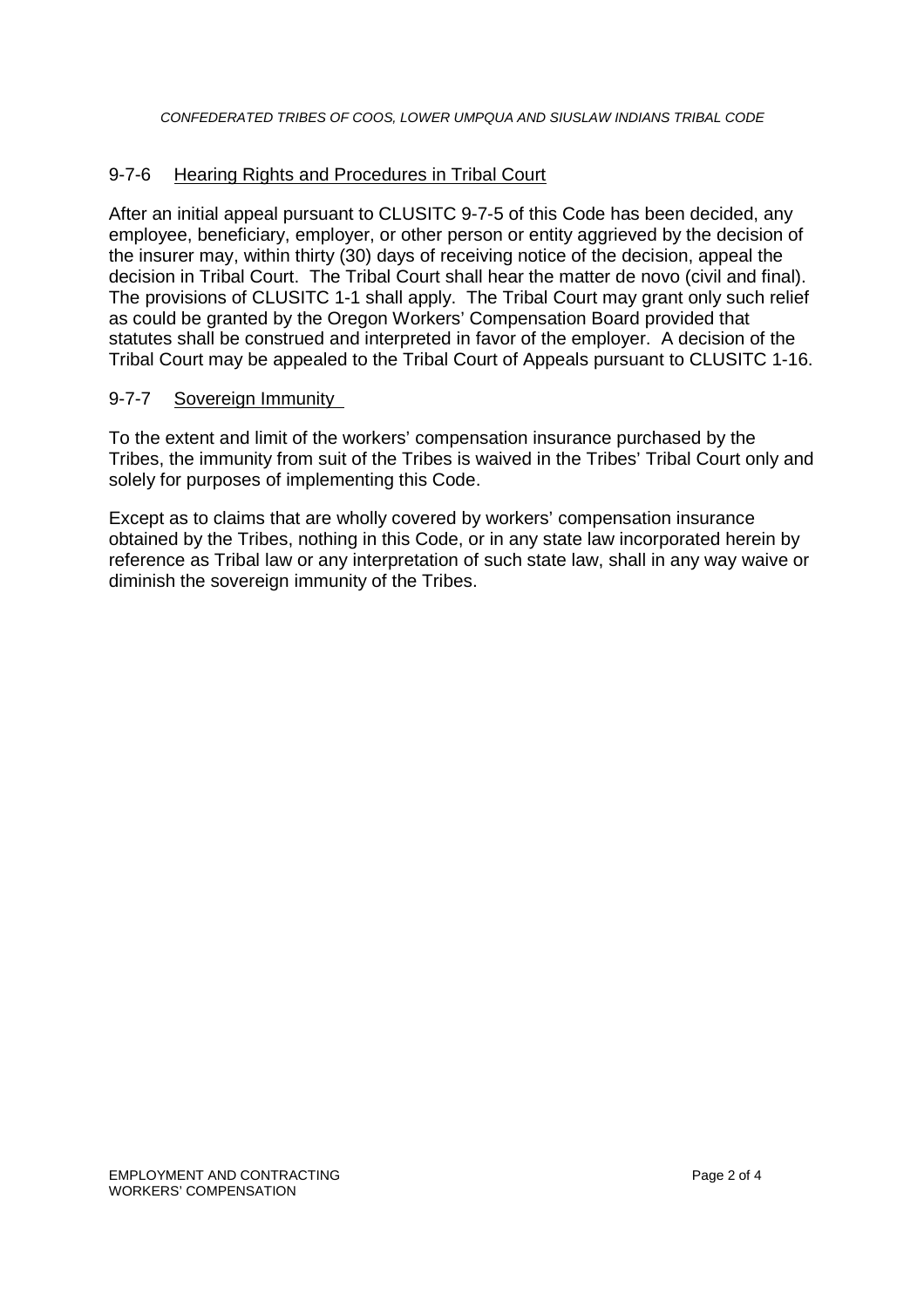*CONFEDERATED TRIBES OF COOS, LOWER UMPQUA AND SIUSLAW INDIANS TRIBAL CODE*

APPENDIX A

# LEGISLATIVE HISTORY AND EDITORIAL CHANGES

EMPLOYMENT AND CONTRACTING **Page 3 of 4** WORKERS' COMPENSATION